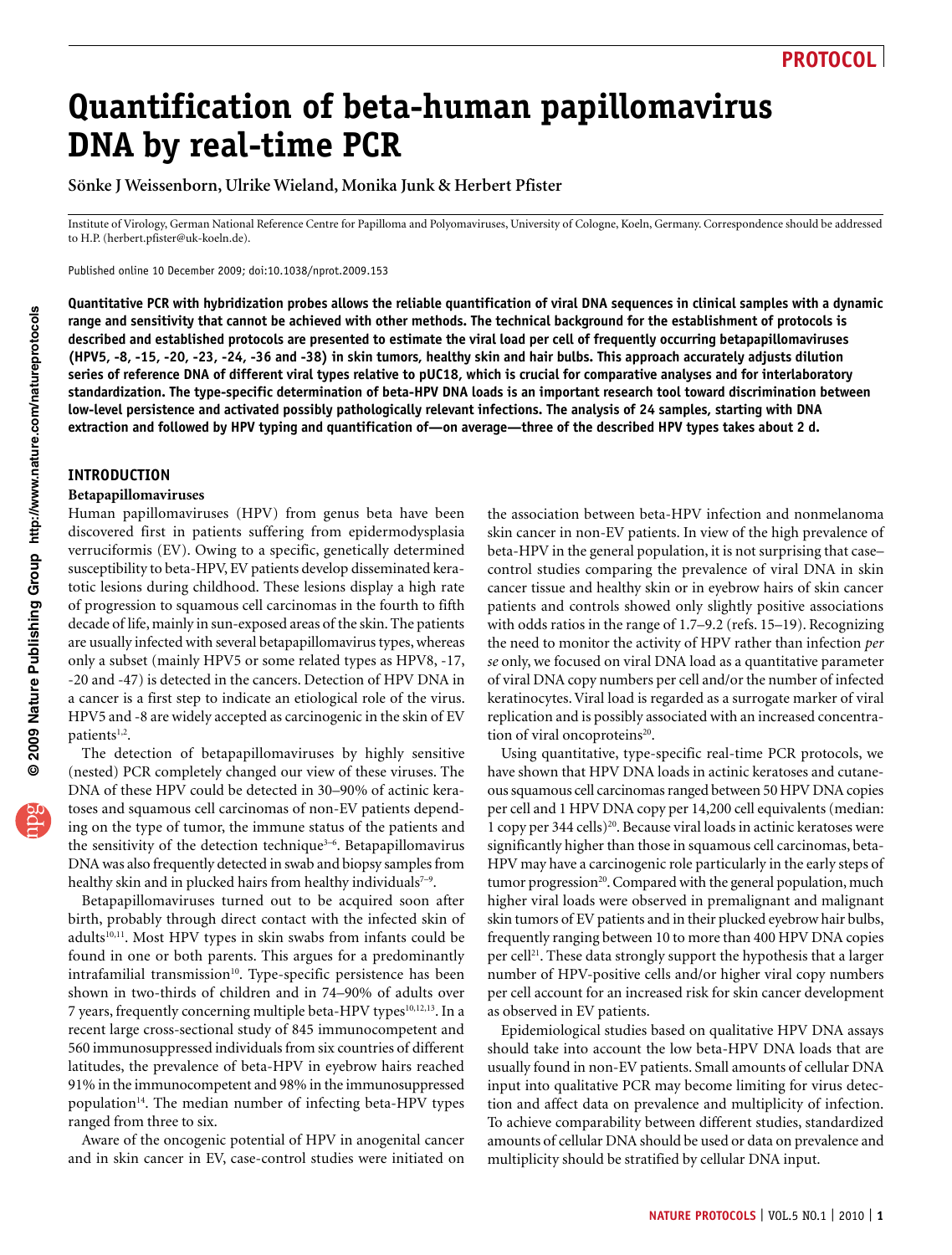| PCR name                    | <b>Primers</b>                                            | Length of<br>PCR product<br>(bp) | Analytical<br>sensitivity | <b>HPV target</b><br>gene | Detectable HPV types and<br>detection system                                                   | <b>References</b>                                   |
|-----------------------------|-----------------------------------------------------------|----------------------------------|---------------------------|---------------------------|------------------------------------------------------------------------------------------------|-----------------------------------------------------|
| $M/Ha$ nested<br><b>PCR</b> | Degenerate<br>primers                                     | 780 (ext)<br>422 (int)           | $1 - 10$ fg               | L1                        | Beta-HPV<br>Agarose gel electrophoresis<br>Typing by (cloning and)<br>sequencing               | Boxman et al. <sup>7</sup>                          |
| <b>PM</b>                   | Composition of<br>2 forward and<br>7 backward<br>primers  | 117                              | 10-100 viral<br>qenomes   | E <sub>1</sub>            | Beta-HPV<br>Reverse hybridization assay<br>$(25$ types)                                        | de Koning et al. <sup>23</sup>                      |
| FAB                         | Degenerate<br>primers                                     | 480                              | $1-10$ viral<br>genomes   | L1                        | Beta/gamma/(alpha)-HPV<br>Agarose gel electrophoresis<br>Typing by (cloning and)<br>sequencing | Forslund et al. <sup>4</sup>                        |
| <b>BGC</b>                  | Composition of<br>5 forward and<br>8 backward<br>primers  | 72                               | 10-100 viral<br>qenomes   | L1                        | Beta/gamma-HPV<br>Reverse line blot assay (25 beta,<br>5 gamma types)                          | Brink et al. <sup>22</sup> and<br>Nindl et al. $24$ |
| Multiplex<br><b>PCR</b>     | 27 type-specific<br>forward and 26<br>backward<br>primers | 186-283                          | 10 viral genomes          | E7                        | Beta-HPV<br>DNA microarray primer extension<br>$(25$ types)                                    | Gheit et al. <sup>25</sup>                          |

<span id="page-1-0"></span>**Table 1 |** A selection of PCR methods for the detection of beta-HPV DNA.

bp, base pair; ext, external PCR product; int, internal PCR product.

#### **HPV typing**

Coinfections with multiple beta-HPV types occur very frequently<sup>14</sup>. This led to the development of PCR protocols with degenerate primers<sup>4,7</sup> or primer combinations<sup>22-25</sup> that are able to detect the broad spectrum of all currently known beta-HPV types. The characteristics of these primer combinations, including binding regions, reported sensitivities and the associated typing procedures, are given in more detail in **[Table 1](#page-1-0)**. Typing by direct sequencing or after cloning is laborious and may lead to an underestimation of the spectrum of occurring types<sup>4,19,25</sup>. More recent assays therefore used beta-HPV-type-specific probes for reverse hybridization assays<sup>22-24</sup> or an array primer extension assay<sup>[25](#page-11-4)</sup>. They are able to detect most beta-HPV fully characterized at present, however, with partly different detection limits for the different types and with differing ability to detect multiple infections. Thus, the spectrum of HPV types detected will to some degree still depend on the applied method<sup>25</sup>. The assays described by Brink et al.<sup>[22](#page-11-5)</sup>, Nindl *et al.*[24](#page-11-6) and Gheit *et al.*[25](#page-11-4) may be individually extended to detect other, newly characterized beta-HPV. The assay developed by de Koning *et al.*[23](#page-11-7) is so far the only commercially available test and offers a high grade of interlaboratory reproducibility. In our laboratory, we are using the latter test for beta-HPV typing. An advantage of this test is its easy technical performance without the need of special laboratory equipment. A disadvantage is that the user cannot extend the kit to include more beta-HPV types than the 25 beta-HPV types included.

#### **Quantitative PCR**

Real-time PCR or quantitative PCR (qPCR) allows the quantifica-tion of viral nucleic acids in biological specimens<sup>[26](#page-11-8)</sup>. Real-time PCR offers several technical advantages, including online monitoring,

no need for postreaction analyses and consequently reduced risk of contamination. Fluorescent signals are monitored as they are generated. Initial template levels can be calculated automatically by analysis of the shape of the curve or by determination of the threshold cycle, i.e., the cycle when the signal rises first above the threshold of background fluorescence. Different types of fluorescent probes are used. Dyes that bind preferentially to double-stranded DNA such as SYBR Green 1 may be used as well as target sequence-specific reagents such as exonuclease probes, hybridization probes or molecular beacons<sup>27</sup>. Sequence-specific probes are more expensive but add specificity to the assay and enable multiplexing applications. We have developed qPCR protocols for quantification of the DNA of beta-HPV types 5, 8, 15, 20, 23, 24, 36 and 38 in skin tumor specimen, normal skin and in hair bulbs<sup>20,21,28</sup>. These types were chosen because of their relatively high prevalence in skin and hair bulb samples<sup>14</sup>. Protocols for beta-HPV types 92, 93, 96, 107, 110 and 111 were described by Forslund and colleagues<sup>29,30</sup>.

The protocol described here starts with extraction of DNA from different specimens such as paraffin-embedded biopsies, fresh tissues or plucked hair bulbs. The presence of a single-copy gene (e.g., beta-globin) is measured by qPCR to assess the quality and quantity of the extracted DNA. The presence of HPV is then detected in the samples using a commercially available kit. Later, the viral load of the HPV types detected in the samples is measured using qPCR and compared with the results of a standard curve prepared with plasmids for the specific HPV types. The HPV plasmid dilution series have to be standardized relative to a fixed standard. This step is crucial for comparative analyses and, furthermore, important for interlaboratory standardization. Ideally, to do this, reference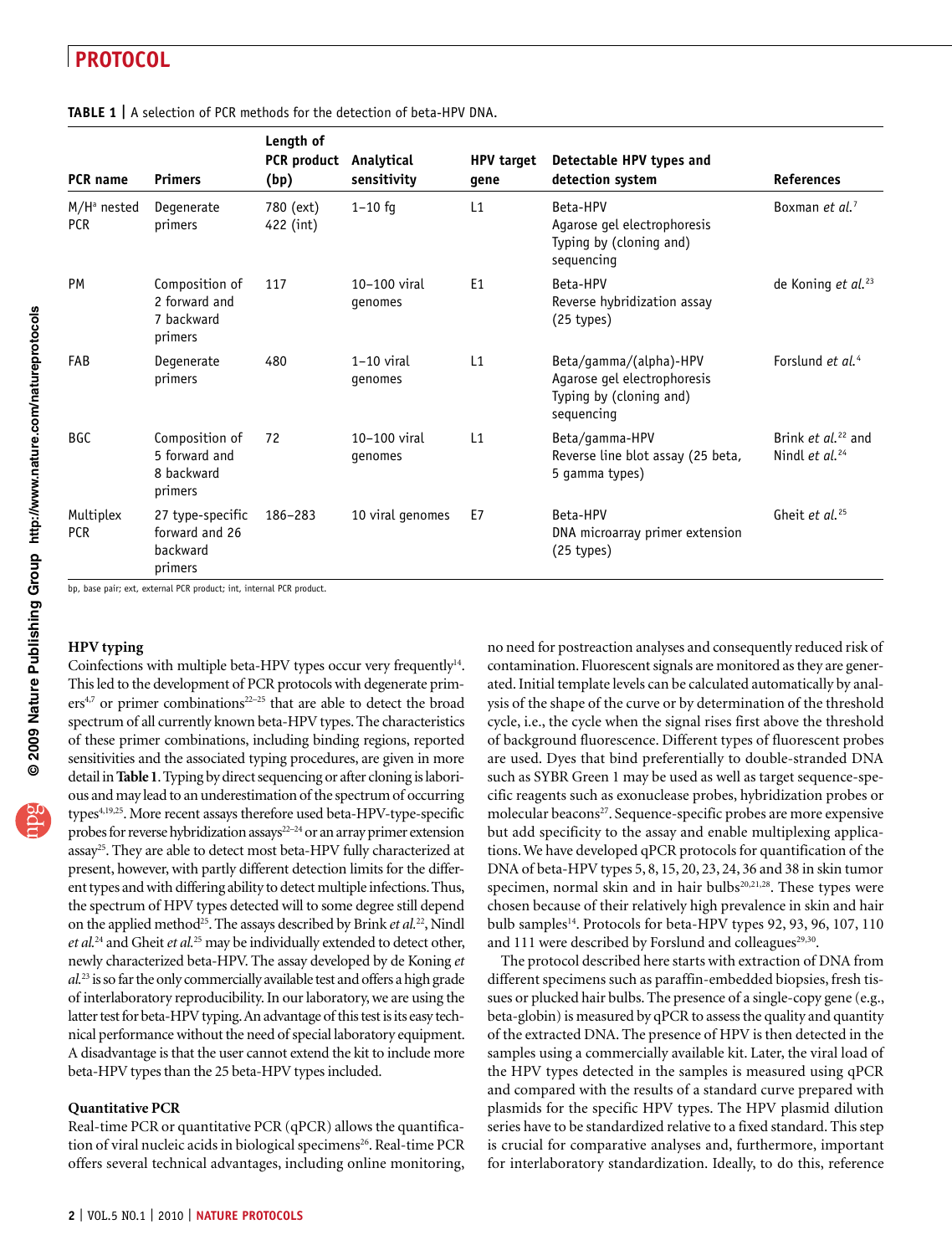

<span id="page-2-0"></span>**Figure 1 |** Flowchart for quantification of beta-human papillomavirus DNA by real-time PCR. The setup of HPV DNA dilution series indicated by the box to the right is necessary only once at the beginning of the study.

plasmid dilution series are adjusted to a commercially available plasmid (pUC18 in this protocol) by quantification of the *TEM-1 beta-lactamase gene* by qPCR, a gene that is found in numerous vector plasmids<sup>31</sup>. The HPV dilution series standardization does not need to be carried out for every experiment. Finally, data analysis is described and expected results are given. A troubleshooting for the most important steps is indicated. A flow diagram outlining all major steps in the protocol is shown in **[Figure 1](#page-2-0)**.

The established beta-HPV protocols should be of interest to researchers involved in pathogenesis and epidemiology of HPV in skin carcinogenesis. They are not meaningful for clinical diagnostics. Adjustment of dilution series by comparative qPCR is superior to absorption measurements in terms of sources of error and accuracy, and may also be used in quantitative DNA detection assays for other infectious agents. The viral-load determination described here can be time-consuming, if several beta-HPV types are found in a sample. It is not suitable for high-throughput studies with several thousand samples. However, if the protocols are adapted to plate-based cyclers, higher throughput should be feasible.

#### **Experimental design**

**Controls and sample requirements.** *Controlling for contamination*: PCR is a highly sensitive method and trace amounts of PCR products or cross-contamination may easily lead to false-positive results. Therefore, precautions should be taken to avoid cross-contamina-tion of samples and chemicals as recommended by Kwok<sup>[32](#page-11-11)</sup> and Kwok and Higuchi<sup>[33](#page-12-0)</sup>. This includes a strict spatial separation of the PCR mixtures, nucleic acid extraction and reaction setup, and PCR execution and analysis to different rooms. At least one negative control as water or DNA extracted from human cells that are negative for HPV should be included in all steps to show possible cross-contaminations.

*Single-copy gene determination*: the protocol is suited for fresh frozen samples as well as for paraffin-embedded tissues; however, sensitivity is reduced in embedded materials and at least ten 10-µm sections of a 1-cm<sup>2</sup> tissue sample will be needed. Biopsies with a maximum of 25 mg of tissue may be used with the described procedure. Care should be taken that 10–20 hair bulbs are present for extraction when using plucked eyebrow hairs. DNA extracted from specimens of different sources, such as hair bulbs, fresh, frozen or paraffin-

### **protocol**

embedded tissues, and of varying age and storage conditions may yield highly varying amounts and qualities of extracted nucleic acids. Therefore, to rely on tissue weight or the count of hair bulbs may result in significant errors in determining viral load. Viral DNA loads can be defined as viral DNA copies per cell equivalent; however, it is crucial to control for variations in DNA quantity and for DNA integrity when performing these calculations. Furthermore, a correction for PCR efficiency is mandatory; this is performed by determining the number of input cell equivalents through quantification of a single-copy gene. To define HPV DNA loads as one HPV DNA copy per *x* cell equivalents, two copies of the single-copy gene *beta-globin* are taken as a cell equivalent. Beta-globin copies can be quantified in a single replicate using a commercially available qPCR kit (LightCycler Control Kit DNA, Roche; the manufacturer does not reveal the primer sequences used). However, other single-copy genes such as *beta-actin* or *alpha-TOP3* may be used and readyto-use kits are sold by several suppliers, e.g., by Qiagen. Suitable primers may also be found on the following website: http://lpgws. nci.nih.gov/cgi-bin/PrimerViewer. To generate standard curves for the quantification of the single-copy gene, a ten-fold dilution series of control human genomic DNA is set up. One copy of a single-copy gene is found in 3.5 pg of human genomic DNA  $(3.2 \times 10^9)$  bp per haploid genome multiplied by 660 (average molecular weight of one mole base pair in grams), divided by the Avogadro constant  $N_A = 6.023 \times 10^{23}$ ). The threshold cycles C<sub>t</sub> observed with the ten-fold dilution series are used by the LightCycler software to calculate the slope and the *y*-intercept of the standard curves. The LightCycler then uses this to automatically calculate the copy number of the single-copy gene present in a sample.

**Determining the presence of HPV.** *DNA input in the beta-HPV typing assay*: Beta-HPV DNA loads in clinical materials are usually low with median values of one beta-HPV DNA copy per 300–400 cells<sup>[20](#page-11-2)</sup>. In view of these low viral loads, amounts of the cellular sample DNA input may become limiting for virus detection. Assuming a sensitivity of two HPV DNA copies per assay, ideally around 2,000 beta-globin gene copies of each DNA sample should be added to each assay to get positive HPV DNA results in more than half of the samples.

*Detecting HPV using the PM-PCR/reverse hybridization assay*: to identify human samples that are positive for quantifiable beta-HPV DNA, the specimens are analyzed by the qualitative PM-PCR/reverse hybridization assay as described by the manufacturer<sup>23</sup>. The PM-PCR generates a biotinylated short amplimer (117 bp) from the E1 region of the HPV genome, with a primer set consisting of two forward and seven reverse, nondegenerate primers. PCR products are then denatured and hybridized to genotype-specific probes covalently bound to the strip. After an enzymatic coloring reaction, line patterns allow the simultaneous identification of up to 25 HPV genotypes in a single hybridization step within 3 h. Other typing methods are discussed in the INTRODUCTION and the general steps of typing by PCR amplification and cloning<sup>7</sup> are shown in **Box 1**.

*Plasmid dilution series*: once a sample has been demonstrated to be positive for HPV, the viral load of the corresponding HPV type needs to be assessed. To quantify the HPV DNA load of a sample, a standard HPV plasmid dilution series needs to be included in each assay (i.e., the HPV plasmid should be of the same type as the HPV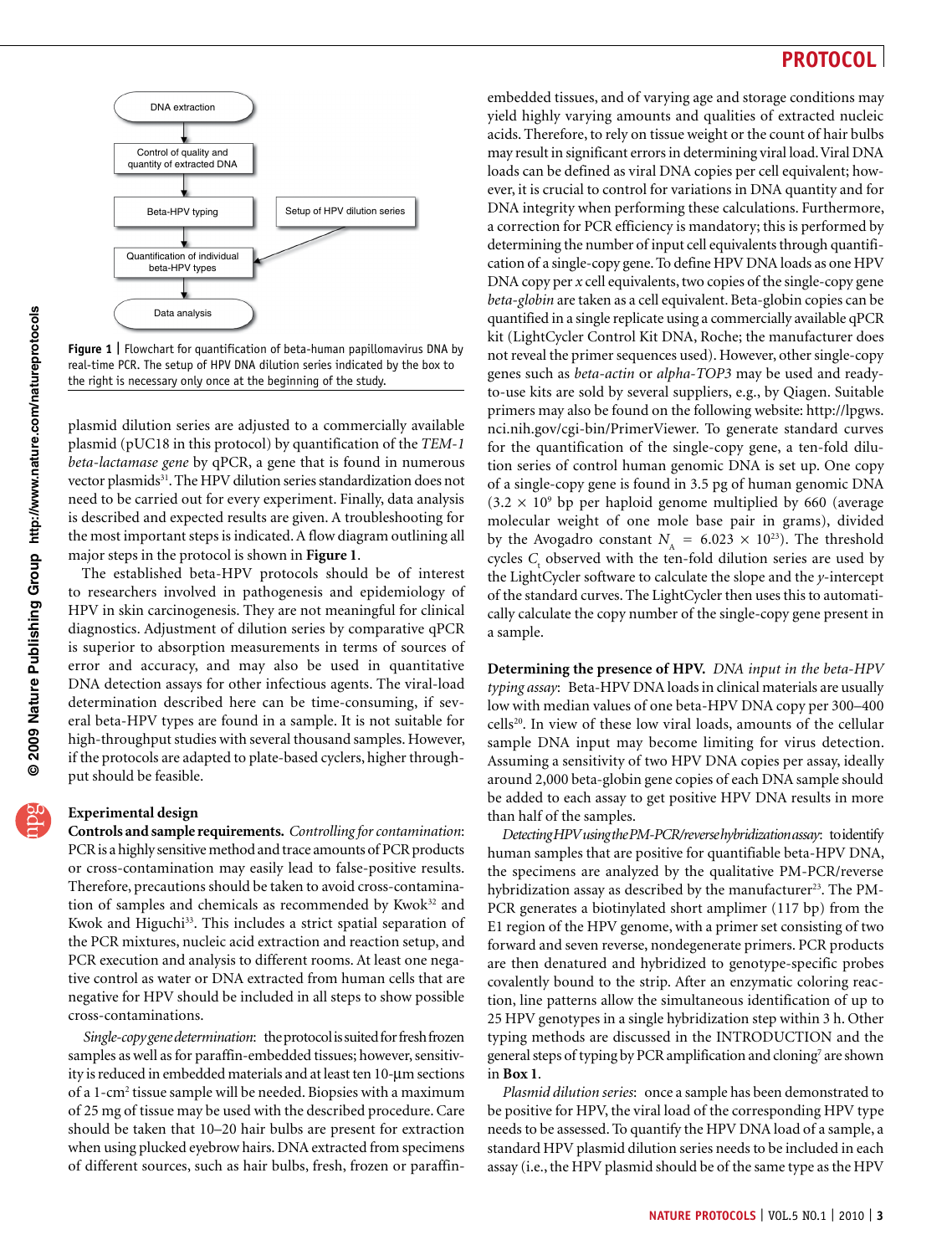# **Box 1 | HPV detection and typing through PCR with degenerate nested primers and sequencing**

HPV detection can also be carried out using degenerate PCR. The design of degenerate primers is based on alignments of HPV DNA sequences and identification of identical and differing nucleotide positions. If there is, e.g., at a specific sequence position, a cytosine in some HPV types and a thymine in other HPV types, two primers are synthesized with the respective bases. To account for all variations within the primer sequence, a mixture of primers is synthesized, which corresponds to all permutations. To compensate for the loss of specificity and sensitivity, which is frequently associated with the use of degenerate primers, PCR products obtained with the first set of primers are amplified with a second set of degenerate primers, which bind within (nested) specific products of the first PCR. The probability that unwanted PCR products contain binding sites for both primer sets is very small, and thus products from the second PCR contain little contamination from unwanted products. We used degenerate, nested PCR primers CP62–70 (refs. 7,46) and 25 ng purified total DNA from clinical specimen in each PCR.

1. Extract total DNA from clinical specimens (see Step 1 of the Procedure).

2. To ensure the presence of adequate DNA and the absence of substances inhibitory to PCR, perform a beta-globin PCR with all biopsies<sup>[47](#page-12-1)</sup>.

3. For HPV DNA detection, use degenerate, beta-HPV-specific, nested PCR primers. Three negative controls, which consisted of water that was processed like samples during DNA extraction, should be included in each PCR run.

4. Following PCR, separate the internal PCR products obtained with the CP65/CP69 primers (421 bp[\)7](#page-11-12) on 2% agarose gels and visualize by ethidium bromide staining.

5. If single bands of the expected size were observed and only the predominating HPV type is of interest, purify the PCR products (QIAquick PCR Purification Kit, Qiagen) and sequence directly. Compare the resulting sequence with all known HPV sequences using BLAST.

6. To detect multiple infections, clone the internal PCR products into the pCR-Blunt II-Topo, using the ZeroBlunt-Topo PCR Cloning Kit (Invitrogen). Sequence 4–12 bacterial clones that carry an insert of the expected size.

detected in the sample). These standard curves are then used to estimate the number of HPV copies present in experimental samples. To avoid variations by the preparation of new reference plasmid dilution series, stocks for standard dilution series prepared with Tris-EDTA buffer with single-stranded salmon sperm DNA (TE-SS) should be prepared in sufficient amounts for a complete study and stored in aliquots at −80 °C, which are reliable for several years. Concentration measurements of the plasmid DNA by absorbance at 260 nm are, among others, sensitive to the applied DNA concentration (OD range should be between 0.1 and 1), solvents, pH values and temperature. Furthermore, large variations between different samples, measurements and devices may occur. Therefore, adjustment of the HPV dilution series relative to a commercially available plasmid (e.g., pUC18 plasmid) by quantification of the beta-lactamase gene by qPCR is superior. The *beta-lactamase* gene, encoding the *TEM-1 beta-lactamase*, is the most encountered AmpR marker used in molecular biology and found in numerous plasmids<sup>[31](#page-11-10)</sup>.

For the setup of a dilution series, the molecular weight of the cloned HPV DNA (vector plus insert) is calculated by multiplying the number of nucleotides by 660 (average molecular weight of one mole base pair in grams). To obtain the mass of  $5 \times 10^{10}$  molecules, divide the above calculated molecular weight of the cloned HPV DNA by the Avogadro constant  $N_A$  (6.023  $\times$  10<sup>23</sup>) and multiply by  $5 \times 10^{10}$ . Absorbance measurements of HPV DNA plasmid solutions may be used to determine the appropriate amount needed for the initial dilution steps. These are then amplified by PCR and compared with a reference dilution series prepared with pUC18 plasmid DNA. Deviations of mean threshold cycle numbers of the individual HPV dilution series should not exceed 0.4 cycles compared with the reference plasmid DNA (pUC18), which equals an error of about 32%. Assuming a PCR efficiency of 100% with a doubling of target DNA in each cycle, the relative content of plasmid DNA may be calculated by the formula 2*<sup>n</sup>* , where *n* is the deviation of cycle numbers relative to the standard pUC18 plasmid. For example, a deviation of +0.7 cycles indicates an amount of 162.5% relative to the standard pUC18 plasmid, i.e., 62.2% excess plasmid DNA. Dilution series may then be adjusted accordingly and retested.

**qPCR primer and probe design.** To quantify different viral genotypes, unique regions of the viral genome need to be amplified first using type-specific primers and the resulting PCR products need to be detected by hybridization of type-specific probes to the generated amplimers. Genome regions with a maximum number of nucleotide sequence variations among different HPV types are ideal candidates for PCR primer and probe design. Such regions can be identified by a sequence alignment of all known viral genotypes (for a collection of complete HPV genome sequences, see http://www.ncbi.nlm.nih.gov/Taxonomy/Browser/wwwtax.cgi?na me=Papillomaviridae), maximizing mismatches to assay of different types, especially in the 3′-region of the primer and within the probes. General criteria for PCR primer design are the following: (i) length of primers should be 18–30 nt; (ii) G/C content should be between 40 and 60% without GC-rich clusters; (iii) the  $T_m$  (melting point temperature) of both primers should not be lower than 50 °C and should not differ by more than 5 °C; (iv) hairpin structure formation should be avoided; (v) primers should not form homodimers and heterodimers; (vi) primers must have high 3'thermal stability to improve priming efficiency; and (vii) amplimers should not exceed 200 bp. PCR primer design may be assisted by some easy-to-use programs such as Oligo (Med Probe), Clone Manager Professional Suite (Scientific & Educational Software) and Primer Premier (PREMIER Biosoft). A unique sequence within the amplimer obtained with the chosen primer pair must be defined as target for the type-specific probe. Similar criteria regarding the design of primers apply for the design of probes. Our primers and probes bind in the L1 gene region of the respective HPV types.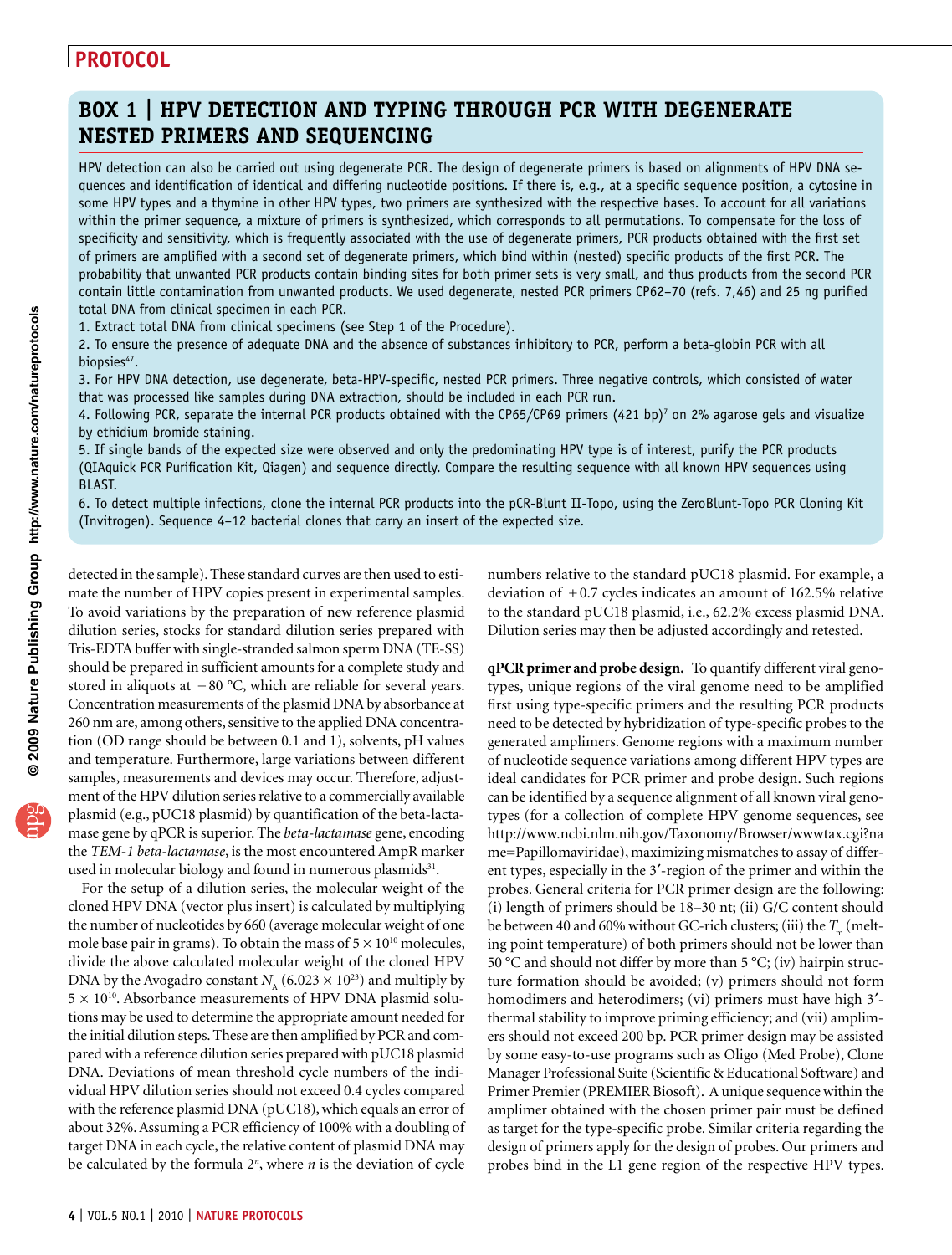

<span id="page-4-0"></span>**Figure 2 |** Binding of primers and probes to viral DNA and amplimers. The fluorescence resonance energy transfer (FRET) between bound probes is indicated at the bottom hv1, light used to excite donor fluorophor F1; hv2, light emitted by the excited acceptor fluorophor F2.

Several probe formats are currently available. The rules given here especially apply for the hybridization probe format, which consists of two probes, which must bind with a gap of 1–5 nt and the fluorophores facing each other when bound to the single-stranded target sequence. A Förster resonance energy transfer, which is also known as fluorescence resonance energy transfer, can occur when both probes are bound simultaneously in close proximity to each other during the cooling phase after denaturation. This results in the emission of light by the acceptor fluorophor of a wavelength different from that used to excite the donor fluorophor (Fig.  $2$ )<sup>34,35</sup>. The interaction between the electronic states of two fluorophores through dipole–dipole coupling is distance-dependent and takes place before the primers are extended by the polymerase. Therefore, the probes should have 5–10 °C higher melting temperatures than the primers, which are often attained by probe lengths between 28 and 35 nt. However, melting temperatures should not be too high (e.g., ≤80 °C) to prevent hindering of elongation and PCR inhibition. Probes should generally be placed as far away from the primer binding position as possible to prevent early probe displacement. When developing new assays, it may be expedient to start with the selection of adequate probes before selecting compatible primers. If primer/probe incompatibilities occur, shifting of the primers by a few bases may easily overcome problems. Experimental testing of two to three theoretically possible primer pairs is often the fastest and cheapest way to find optimal primer/probe combinations. Sequence complementarities between the 3′-ends of primers and probes should be avoided. The 3′-ends of the probes have to be blocked, usually by 3′-fluorescein in the case of the 5′-probe and by a 3′-phosphate in the case of the 3′-probe. Variants of HPV types may differ in one or two bases in the probe-binding sequence as observed here for HPV38a and HPV38b. In this case, variant-specific probes with perfect matches were designed to obtain highly comparable results (**[Table 2](#page-5-0)**).

For the quantification of the beta-lactamase gene in plasmid solutions, amplimer detection was performed with the cheap dye SYBR Green I. SYBR Green binds sequence-independently to doublestranded DNA and the resulting DNA-dye complex emits green light upon excitation. SYBR Green is frequently used in real-time PCR applications, which do not require high specificity such as DNA mixtures of low complexity<sup>[36](#page-12-2)</sup>.

**Optimization of reactions.** *PCR parameters*: type specificity and sensitivity are the most important characteristics for beta-HPV quantification. They depend on an efficient amplification without unspecific by-products, and physical and chemical reaction conditions have to be established for most primer/probe combinations individually. The annealing temperature and the magnesium ion concentration are the most important parameters to vary, whereas primer concentrations, the number of amplification cycles, and the temperatures and duration of each step should be kept as standard. However, in some cases, the use of slightly higher primer concentrations may enhance sensitivity or lower primer concentrations may improve specificity. For any given primer pair, the choice of annealing temperature should be based on the calculated  $T<sub>m</sub>$  of the primers. A preceding touchdown protocol, which includes several cycles with high stringency annealing conditions, may be required to obtain optimal specificity and sensi-tivity<sup>[37](#page-12-3)</sup>. Furthermore, sensitivity may be enhanced using smaller temperature gradients from annealing to elongation temperature, and higher specificity may be achieved using larger temperature gradients. The protocol is started with primer concentrations of 0.5  $\mu$ M, probe concentrations of 0.15  $\mu$ M and Mg<sup>2+</sup> concentrations of 3.0, 4.0 and 5.0 mM. Thereafter,  $10^2 - 10^4$  copies of HPV plasmid are amplified. The specificity of qPCR is verified by loading qPCR products on an agarose gel (a single band of the expected size should be seen) and/or by sequencing. The best  $Mg^{2+}$  concentration (which is the one delivering the first signal and the steepest slope of the amplification curve) is chosen. The  $Mg^{2+}$  concentration is varied by ±0.5 mM in 0.25-mM steps around the determined optimum level. Finally, the  $T<sub>m</sub>$  is optimized for optimal sensitivity and specificity.

*Controlling PCR specificity*: to control the specificity of an optimized protocol, use 10<sup>5</sup> copies of heterologous HPV types (for example, HPV8, 15, 20, etc. for a quantification protocol for HPV5) instead of the optimized target HPV type. These assays should not yield signals above background fluorescence seen for a negative control with water instead of DNA. Test the reliability of the quantification in the presence of other HPV types by spiking six identical DNA samples containing 1,000 copies of the target HPV type with 10<sup>5</sup> copies of heterologous beta-HPV types. This test is successful, when spiked samples yield copy numbers within the three-fold standard deviation of six unspiked samples<sup>20,38</sup>. We perform all experiments on a LightCycler device with a carousel carrying 32 glass capillaries from Roche. This system has the advantage of short reaction times, which is especially useful in research settings with smaller sample numbers and if new protocols have to be established regularly. If high throughput and reduced consumable costs are more important, plate-based systems are available from several suppliers. For a detailed presentation and discussion of platforms, please refer to http://www.gene-quantification.info.

#### **Data analysis**

The software installed on real-time PCR systems is usually easy to use and standard settings yield correct results in the majority of cases. However, in cases of very low copy numbers, care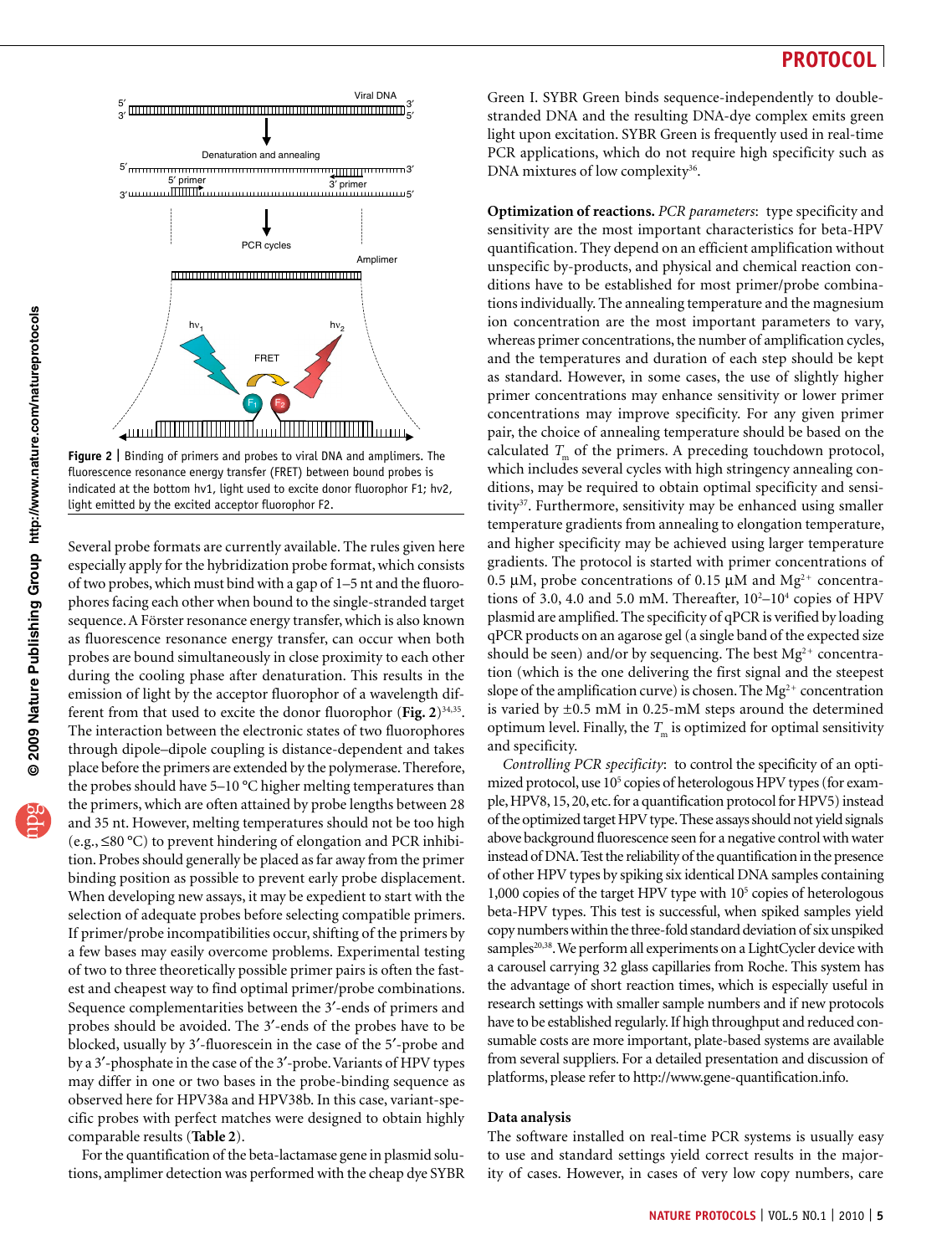| HPV type        | $T_{\text{ann.}}$ (°C) | $Mg^{2+}$ (mM) | Sequences <sup>a</sup> (5 $\rightarrow$ 3')                                                                                                                            |
|-----------------|------------------------|----------------|------------------------------------------------------------------------------------------------------------------------------------------------------------------------|
| 5               | 54                     | 4.5            | fw: GGCTGGAGCACTAAAAGATG<br>bw: CATTGATCTGTGCCAATACCT<br>So1: GATATTTCATATTCTTCTACATGTCTTTGATA<br>So2: TCTCTAAATTGATCTGCATTATAGTCTGCAA                                 |
| 8 <sup>b</sup>  | 56                     | 5.5            | fw: GTTTACACTGAAAATGGGGAAC<br>bw: AAACTTTGCATATGGATCAGGCT<br>So1: ATTGTGTAAGATACCACTAAAGGCTGATGT<br>So2: TTAGCACAAATCAATGCCATGAATTCA                                   |
| 15              | 55                     | 5.0            | fw: TTCCATGTTTAGGCGAACAC<br>bw: CAGACTCACATCTGACTTAG<br>So1: CCATCTTCAATAACTGTATTTTTAAGTTCC<br>So2: AGGAGGACATTTTCCCGCCTGATT                                           |
| 20              | 55                     | 3.25           | fw: CAAGAATATTTAAGACACGTAG<br>bw: CGAATCCTAACTGCCACTCC<br>So1: TTACAGCTCTGTAAAGTTCCTTTAACAGCTGA<br>So2: GTTTTAGCTCAAATTAATGCTATGAATTCAAATA                             |
| 23 <sup>c</sup> | 56                     | 3.5            | fw: ACTACAGTTGTGCAGGATACCT<br>bw: ATTTTGTGGCCTTTGAAGCC<br>So1: CAGATATTTTAGAGAATTGGCAGTTAGGGT<br>So2: TGTTCCTACACCAGATAATGCAGTTCA                                      |
| 24 <sup>d</sup> | 54                     | 4.5            | fw: GGAAGTAGCTGAGAGGTGTG<br>bw: GATCTACTTTGTTGTAGTGTTC<br>So1: ACCATCTTGAATTACTGAATTTACTAACTT<br>So2: TAGGTGGACATCTACCAGCATCATTATT                                     |
| 36 <sup>b</sup> | 61                     | 4.0            | fw: CAATAATGGGGCACTAAAGGAC<br>bw: TCAGGACAGCGAGTGGCTAAT<br>So1: TAATATTACAGCTATGTAAGGTTCCTCTGAA<br>So2: CAGAAGTATTGGCTCAGATAAATGCTATG                                  |
| 38 <sup>e</sup> | 56                     | 3.5            | fw: GTTACAGTCGCTGATAATACC<br>bw: CTGTGTCAGCACTTCAGCA<br>So1: GGTGCTCAAGAATATGATTCTGCAAAT<br>So1b: GGTGCTCAGGAATATGATGCTACAAATF<br>So2: AGAGAATATTTAAGACATGTTGAGGAATACC |

<span id="page-5-0"></span>**Table 2 |** Primers, hybridization probes and PCR conditions for the quantification of DNA of HPV types 5, 8, 15, 20, 23, 24, 36 and 38 by real-time PCR.

annealing temperature (a touchdown cycling program was used for HPV20, -24 and -38; see below under PCR cycling conditions). fw, forward primer; bw, backward primer; So1, 5'-hybridization probe  $T_{\text{ann},s}$ , annealing temperature (a touchdown cycling program was used for HPV20, -24 and -38; see below under PCR cycling condition (3<sup>7</sup>-end labeled with fluorescein); So2, 3<sup>7</sup>-hybridization probe (5<sup>7</sup>-end labeled w

If not stated otherwise, primers were used at 0.5 μM and hybridization probes were used at 0.15 μM. Porward primer was used at a final concentration of 0.25 μM and backward primer of 0.375 μM. 'Primers' were used at a final concentration of 1 μM. 'Primers were used at a final concentration of 0.25 μM. 'Primers were used at a final concentration of 1 μM, probes So1 and So1b at 0.1 μM each. 'A second probe was introduced to detect both HPV38a and HPV38b.

has to be taken, graphs for each sample should be evaluated individually and results should be checked for plausibility. When using the automatic 'second derivative maximum' analysis option in the LightCycler software, qPCR data may be misleading, if abnormal plots are not recognized and discarded. Normal plots as shown in **[Figure 3](#page-6-0)** consist of a flat baseline, and a log phase of amplification, followed by a plateau. The LightCycler software indicates the parameters describing the standard curve as the slope and the *y*-intercepts, which, in combination with the threshold cycle  $C_t$ , serve to calculate the copy number of a nucleic acid present in a sample. Check whether the slope of the standard curve, which represents the efficiency of the amplification, is between −3.2 and −3.8 and the error of the standard curve is <0.1. If the error of the standard curve is larger than 0.1, the dilution series may be imprecise or pipetting errors may have occurred. In this case, dilution series should be checked and quantification of the samples should be repeated. Check controls for expected results such as regular spacing between the steps of the dilution series and similar steepness of the curves, sufficient sensitivity of the PCR run as represented by amplification of the ten copies per assay, and that there is no fluorescence increase for negative controls. Ensure that all data points to be recorded are within the dynamic range defined by the standard curve. Check replicates: all replicates should be within  $0.5 C_{\text{t}}$  of each other. Viral loads of the samples are calculated as one HPV DNA copy/cell equivalent. A cell contains by definition two copies of a single-copy gene as beta-globin. Thus, two beta-globin gene copies are taken as a cell equivalent.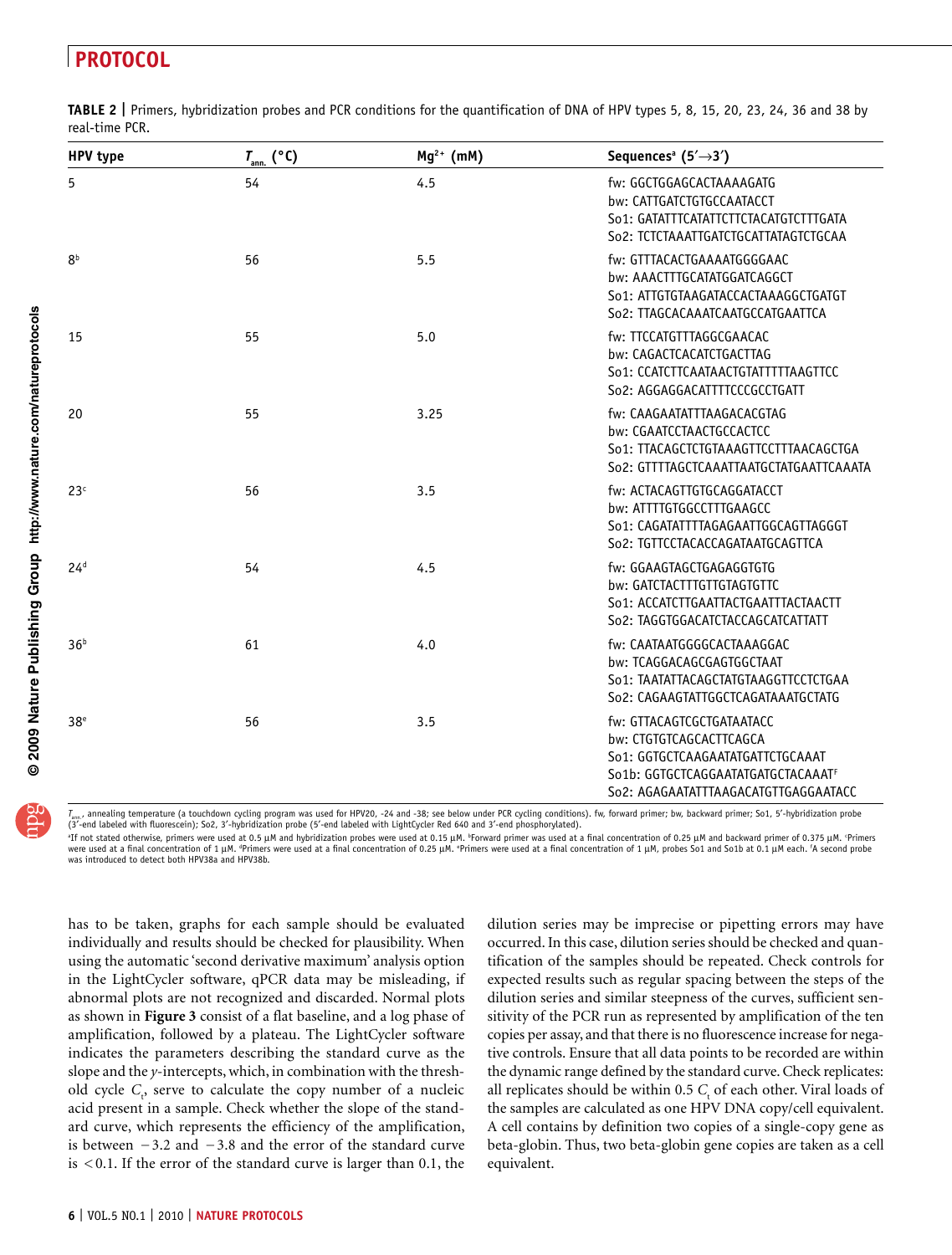<span id="page-6-0"></span>**Figure 3 |** Amplification plots of an HPV20 quantification experiment. Graphs of the dilution series of HPV20  $(10^{1}-10^{5})$  are given in red (with squares), the negative control in black (flat line). Plots of four samples are shown in different shades of blue and pink. In the field below, the parameters describing the standard curve as the slope and the *y*-intercept are given. All samples and controls were amplified as single replicates. All experiments were carried out with human tissues complied with institutional regulations.

### **MATERIALS**

#### **REAGENTS**

- Fresh or formalin-fixed and paraffin-embedded samples **! CAUTION** Fresh tissue is a biohazard and samples should always be handled with gloves. All experiments carried out with human tissues must comply with institutional regulations.
- Primers and labeled oligonucleotides as specified in **[Table 2](#page-5-0)**. All oligo-• nucleotides are HPLC-purified (TIB Molbiol, Berlin, Germany)
- Plasmids containing HPV target sequences. Standard HPV DNA plasmids have to be obtained on request from the scientist who cloned the respective genomes (see **[Table 3](#page-6-1)**). HPV5, -8 and -20 can be provided by this laboratory.
- pUC18 plasmid DNA (Sigma, cat. no. D4154) •
- Human genomic DNA (Sigma, cat. no. D4642) •
- BSA nonacetylated (Sigma, cat. no. B6917) •
- Tween-20 10% (vol/vol) (Sigma, cat. no. P9416) •
- DMSO (Sigma, cat. no. D9170) •
- Sodium hypochlorite (Sigma, 239305) or ethanol (Sigma, E71489) ! **CAUTION** May be harmful when inhaled, ingested or absorbed into the skin. Handle with gloves.
- QIAamp DNA Mini Kit (Qiagen, cat. no. 51304) •
- RHA Kit Skin (beta) HPV (Diassay B.V.) •
- Tris-EDTA buffer solution (1.0 M Tris-HCl and 0.1 M EDTA, Sigma, T9285)
- Salmon Sperm DNA (10 mg ml−1 , Invitrogen, cat. no. 15632011) •
- dNTPs, 100 mM dNTP Set (Invitrogen, cat. no. 1029718) •
- Platinum Taq DNA Polymerase delivered with 10× PCR buffer (without  $MgCl<sub>2</sub>$ ) and 50 mM  $MgCl<sub>2</sub>$  solution (Invitrogen, cat. no. 10966-034) (for Hot Start PCR)
- LightCycler Control Kit DNA (Roche-Molecular Biochemicals, cat. no. 12158833001) The manufacturer does not reveal the sequences of the primers used in the kit.
- SYBR Green (Invitrogen, cat. no. S7567) **! CAUTION** May be carcinogenic when ingested or absorbed into the skin. Wear appropriate gloves when working with solutions that contain this dye.



#### **EQUIPMENT**

- Microfuge •
- Thermomixer •
- LightCycler 1.5 (Roche-Molecular Biochemicals) •
- LightCycler capillaries (Roche Molecular Biochemicals) •
- LightCycler centrifuge adapters (Roche Molecular Biochemicals) •
- Spectrophotometer for 260/280-nm measurements •
- Scalpels

#### **REAGENT SETUP**

**TE-SS buffer** 10 mM Tris, 1 mM EDTA and Salmon Sperm DNA of 40 ng µl −1 . To prepare 10 ml of TE-SS buffer, pipet 100 µl Tris-EDTA solution and 40 µl of salmon sperm DNA solution into 9.86 ml of PCR-grade water. The buffer can be stored at −20 °C for years.

**SYBR Green** A 1:1,000 working solutions in TE buffer may be prepared in advance and are extremely stable to repeated freeze/thaw cycles. They may be stored at −20 °C and are reliably stable for up to 2 weeks at 4 °C.

Reaction mixtures for PCR can be prepared for several assays without polymerase and appropriate aliquots may be kept at −20 °C for months. The enzyme should then be added before use.

### **PROCEDURE**

#### **Preparation of samples** ● **TIMING 15 h**

**1|** Human samples can be prepared for PCR amplification using option A for paraffin-embedded biopsies or option B for fresh biopsies and plucked eyebrow hair bulbs.

! **CAUTION** All experiments carried out with human tissues must comply with institutional regulations.

#### **(A) Preparation of paraffin-embedded biopsy samples for PCR amplification**

(i) Remove all paraffin that does not contain tissue using a scalpel. Cut at least ten  $10$ - $\mu$ m sections of a 1-cm<sup>2</sup> tissue sample with a microtome.

 **CRITICAL STEP** To avoid cross-contaminations in the microtome, the equipment should be cleaned with 1% (vol/vol) sodium hypochlorite, followed by 70% (vol/vol) ethanol for each biopsy. Use a new scalpel for each sample.

(ii) Extract DNA with the QIAamp DNA Mini Kit according to the manufacturer's instructions with the modifications stated below. Digest the sections in 180 µl of ATL buffer with 25  $\mu$ l (instead of 20  $\mu$ l) of proteinase K (20 mg ml−1 ) overnight with an incubation temperature of 62 °C (instead of 56 °C). Briefly, centrifuge the tube to remove drops from the inside of the lid.

<span id="page-6-1"></span>**Table 3 |** Standard HPV plasmids for dilution series.

|          |                                       | <b>GenBank Accession</b> |
|----------|---------------------------------------|--------------------------|
| HPV type | Reference                             | <b>Numbers</b>           |
| 5        | Kremsdorf et al. <sup>40</sup>        | M17463                   |
| 8        | Pfister et al. <sup>41</sup>          | M12737                   |
|          | Steger et al. <sup>42</sup>           |                          |
| 15       | Kremsdorf <i>et al.</i> <sup>43</sup> | X74468                   |
| 20       | Kremsdorf <i>et al.</i> <sup>43</sup> | U31778                   |
| 23       | Kremsdorf <i>et al.</i> <sup>43</sup> | U31781                   |
| 24       | Kremsdorf et al. <sup>43</sup>        | U31782                   |
| 36       | Kawashima et al. <sup>44</sup>        | U31785                   |
| 38       | Scheurlen et al. <sup>45</sup>        | U31787                   |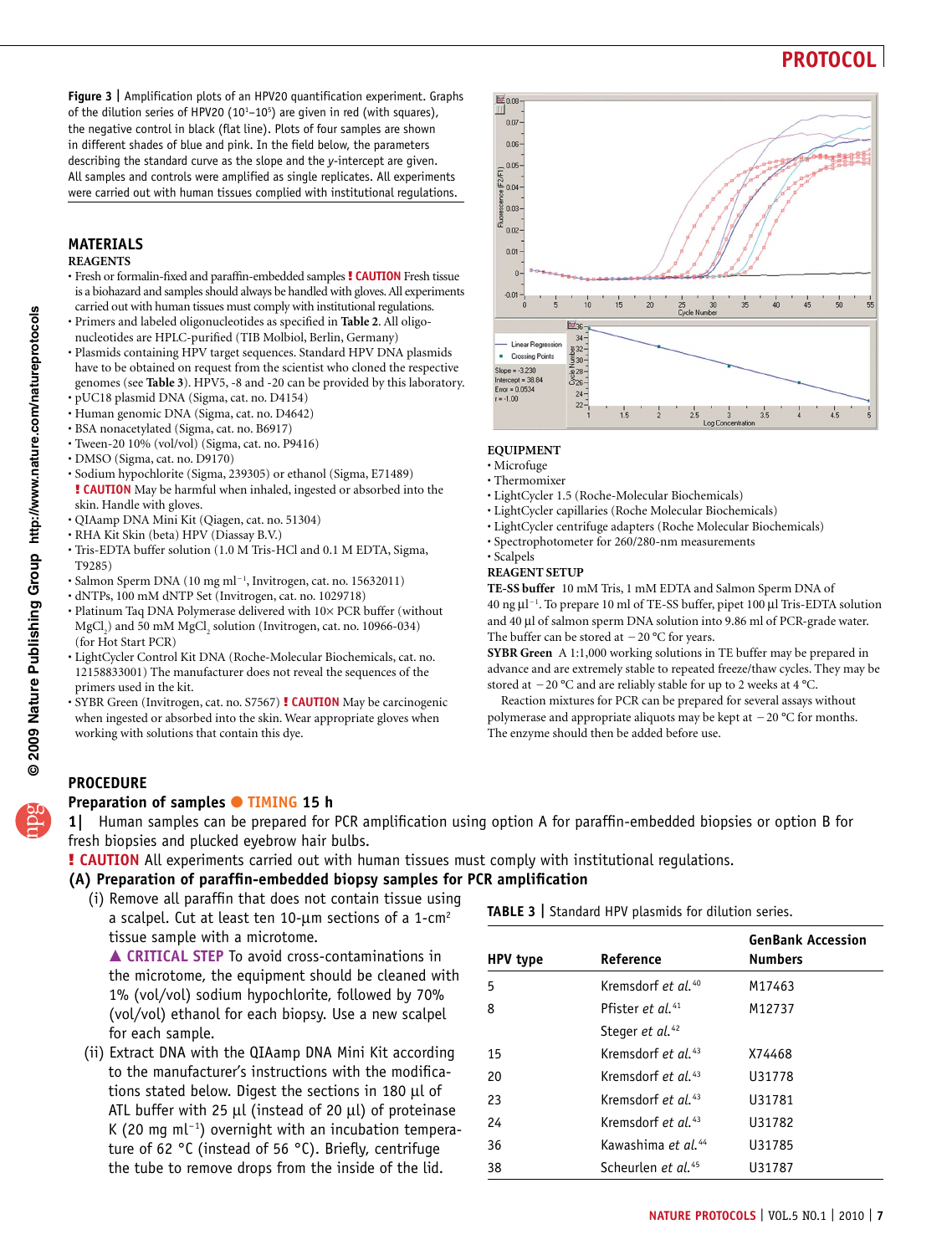Add 200 µl of AL buffer, thoroughly mix by vortexing for 15 s and incubate for 10 min at 70 °C. Add 200 µl of ethanol (96–100% (vol/vol)), thoroughly mix by vortexing for 15 s, incubate for 1 min at 70 °C, vortex again and briefly centrifuge the tube at 1,000*g*, room temperature (RT, 18–25 °C).

- (iii) Apply the digested sample onto a QIAamp Mini Spin Column (in a 2-ml collection tube) and immediately centrifuge for 1 min at 6,000*g*, RT, to prevent clogging. Place the column in a new 2-ml collection tube and wash DNA using buffers AW1 and AW2 according to the manufacturer's instructions.
- (iv) Elute the DNA from the column using (according to sample size) 50–200 µl (prewarmed to 37 °C) of extraction buffer AE according to the manufacturer's instructions.
	- **PAUSE POINT** Samples can be stored at −20 °C for at least 1 year.
- **(B) Preparation of fresh biopsies and plucked eyebrow hair bulbs for PCR amplification**
- ! **CAUTION** Fresh tissue is a biohazard and samples should always be handled with gloves.
- (i) Mince the biopsies before digestion in a Petri dish at room temperature using a scalpel to pieces of  $<$  1 mm<sup>3</sup> or use a mixer mill.
	- **CRITICAL STEP** To avoid cross-contaminations due to mincing, use new scalpels and Petri dishes for each biopsy.
- (ii) Digest the samples in 200 µl of digestion buffer with proteinase K (supplied with the QIAamp DNA Mini Kit) overnight according to the manufacturer's protocol. Extract DNA according to the sample size and hair bulb numbers in 50–200 µl (prewarmed to 37 °C) extraction buffer supplied with the QIAamp DNA Mini Kit. ■ **PAUSE POINT** Samples can be stored at −20 °C for at least 1 year.

## **Control of quality and quantity of extracted DNA** ● **TIMING ~1.5 h**

**2|** Prepare a ten-fold dilution series of control human genomic DNA starting with a concentration of 17.5 ng of human genomic DNA per µl down to 1.75 pg µl<sup>-1</sup>. This covers a range from 10<sup>4</sup> copies of beta-globin gene/2 µl down to 1 copy/2  $\mu$ l.

**CRITICAL STEP** Prepare a fresh dilution series of human genomic DNA each day to ensure integrity.

**3|** Use the dilution series prepared in Step 2 and 2 µl of each sample prepared in Step 1 to quantify a single-copy gene, e.g., beta globin using the LightCycler control kit according to the manufacturer's instructions. Include a negative control of 2 µl of the water used to prepare the dilution series. The LightCycler software will calculate the slope and the *y*-intercept of the standard curves and then use this to automatically calculate the copy number of the single-copy gene present in the sample.

### ? **TROUBLESHOOTING**

### **Beta-HPV typing ● TIMING ~6 h**

**4|** Using 10 µl of DNA sample in a 50-µl final reaction volume, type the beta-HPV using the PM-PCR/reverse hybridization assay<sup>[23](#page-11-7)</sup> as described in the manufacturer's protocol.

 **CRITICAL STEP** Samples should contain at least 200 amplifiable copies of a single copy gene per µl as determined in Step 3. ? **TROUBLESHOOTING**

### **Setup of HPV dilution series** ● **TIMING ~ 4 h**

**5|** Calculate the mass in grams of 5 × 1010 molecules of the cloned HPV DNA plasmid (vector plus insert) by multiplying the number of nucleotides by 660, dividing by 6.023  $\times$  10<sup>23</sup> and multiplying by 5  $\times$  10<sup>10</sup>.

**6** Determine the concentration of the DNA (ng μl<sup>-1</sup>) in the sample prepared in Step 1 by absorbance measurement at 260 nm<sup>[39](#page-12-4)</sup>.

**7** Dilute the equivalent volume of 5 x 10<sup>10</sup> copies of the cloned HPV DNA plasmid into 1,000 µl of TE-SS buffer (final concentration  $5 \times 10^7$  copies of HPV DNA per  $\mu$ l). Dilute the  $5 \times 10^7$  DNA solution in TE-SS buffer in 1:10 dilution steps to achieve two solutions with  $5 \times 10^6$  and  $5 \times 10^5$  copies of HPV DNA per  $\mu$ l.

**8** Using pUC18 plasmid DNA, set up a reference dilution series resulting in four solutions containing  $5 \times 10^7$ ,  $5 \times 10^6$ ,  $5 \times 10^5$  and  $5 \times 10^4$  copies of DNA per µl.

**9|** Pipette 18 µl each of the reaction mix described in **[Table 4](#page-8-0)** into separate LightCycler capillaries. Prepare four capillaries for HPV DNA dilutions prepared in Step 7, one for a negative control with 2 µl of water instead of DNA and eight capillaries for the pUC18 plasmid dilutions prepared in Step 8.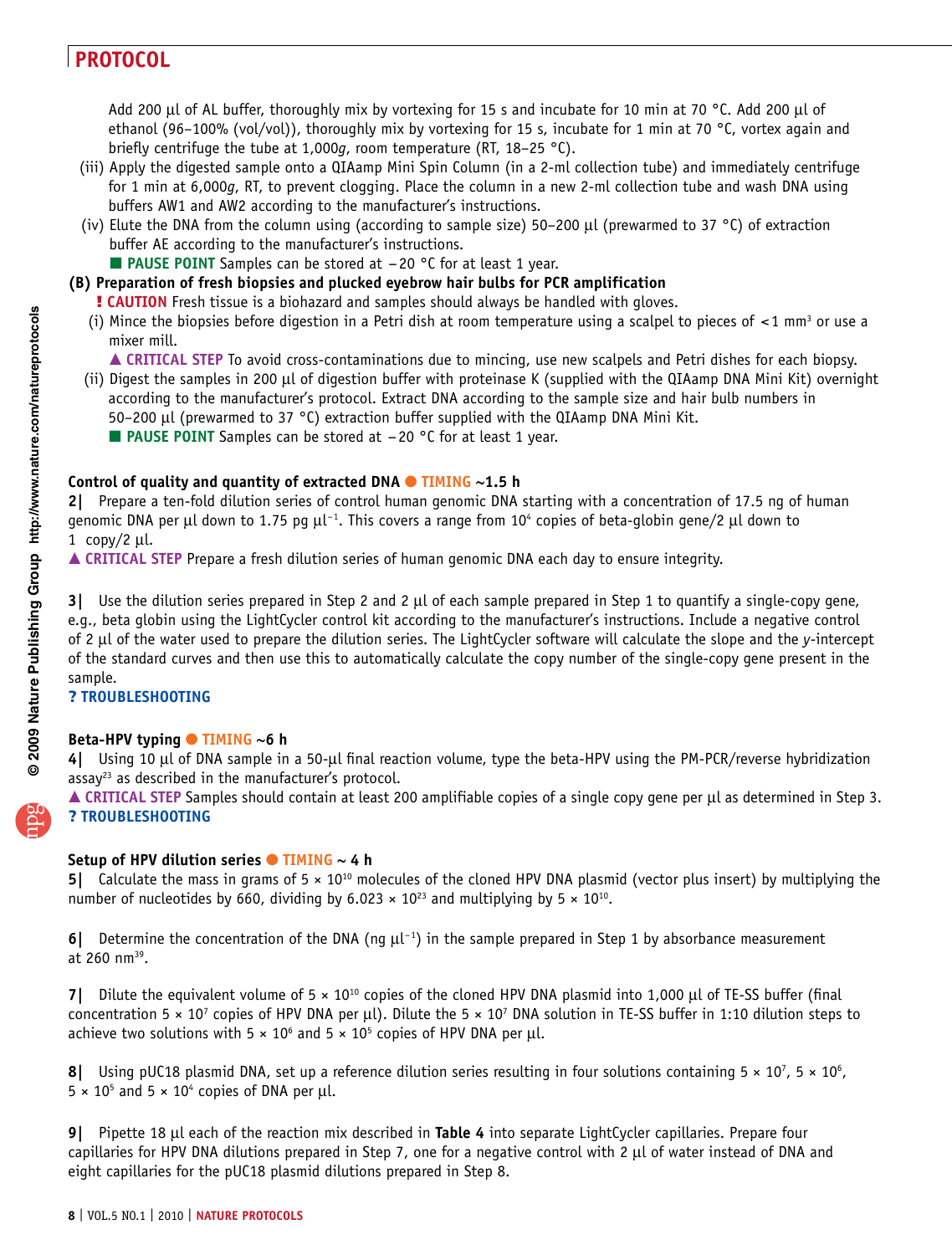# **PROTOCO**

**! CAUTION** SYBR Green may be carcinogenic when ingested or absorbed into the skin. Wear appropriate gloves when working with solutions that contain this dye.

**10** Pipette 2 µl of the dilution steps ( $5 \times 10^6$  and  $5 \times 10^5$ copies of HPV DNA per µl) prepared in Step 7 and the pUC18 plasmid DNA dilution steps ( $5 \times 10^{7}$ – $5 \times 10^{4}$  copies of DNA copies per  $\mu$ ) prepared in Step 8 in duplicate and one sample of 2 µl of water into the capillaries prepared in Step 9.

**11|** Amplify the nucleic acids using the PCR cycling conditions given in **[Table 5](#page-8-1)**. ? **TROUBLESHOOTING**

**12|** Compare the mean threshold cycle numbers of the  $5 \times 10^{6}$  – 5  $\times 10^{5}$  copies of DNA per µl of the cloned HPV plasmid with the mean threshold cycle numbers of the  $5 \times 10^{6} - 5 \times$ 105 copies of DNA per µl pUC18 plasmid standard dilution series. If a larger mean deviation than 0.4 cycles is

<span id="page-8-0"></span>**Table 4 |** Reaction mix for beta-lactamase PCR.

| Reagents                                 | <b>Volumes for one</b><br>sample $(\mu l)$ | <b>Final</b><br>concentration |
|------------------------------------------|--------------------------------------------|-------------------------------|
| PCR buffer $(10x)$                       | 2                                          | 1×                            |
| Primer Blac-fw $(10 \mu M)$              | 1                                          | $0.5 \mu M$                   |
| Primer Blac-bw $(10 \mu M)$              | 1                                          | $0.5 \mu M$                   |
| SYBR Green (1/1,000)                     | 2                                          | 1/10,000                      |
| BSA $(20 \text{ mg } \text{ml}^{-1})$    | 0.5                                        | 500 ng $\mu l^{-1}$           |
| dNTPs (10 mM, each)                      | 0.4                                        | 200 µM                        |
| Platinum Tag $(5 \text{ U } \mu l^{-1})$ | 0.25                                       | 1.25U                         |
| DMS <sub>0</sub>                         | 1                                          | 5% (vol/vol)                  |
| $Mq^{2+}$ (50 mM)                        | 1.6                                        | 4 mM                          |
| H <sub>2</sub> 0                         | 8.25                                       |                               |

Primer sequences are Blac-fw 5′-AGCATCTTACGGATGGCATG-3′ and Blac-bw 5′-GTTGTCAGAAGTAAGTTGG-3′. The amplimer comprises 91 bp.

observed for one of the HPV DNA dilutions, calculate the relative content of HPV plasmid DNA by using 2*<sup>n</sup>* , where *n* equals the observed mean deviation. Then prepare a new 5 × 10<sup>6</sup> dilution step using the 2<sup>-*n*</sup>-fold volume of HPV DNA plasmid solution used before. Prepare a 1:10 dilution step to obtain  $5 \times 10^5$  copies of HPV DNA per µl TE-SS buffer and restart at Step 9.

### ? **TROUBLESHOOTING**

### **Quantification of individual beta-HPV types** ● **TIMING ~1.5 h**

**13|** For beta-HPV PCR, prepare the reaction mix described in **[Table 6](#page-9-0)**. **CRITICAL STEP** The reaction mix without the polymerase can be prepared for several assays and appropriate aliquots kept at − 20 °C. Add the polymerase immediately before use.

**14|** Pipette 18 µl of the reaction mix into a separate LightCycler capillary for each sample in duplicate and a negative control with 2 µl of water instead of DNA.

**15** Set up the reference HPV dilution series with 2 µl of dilution steps ( $5 \times 10^5 - 5 \times 10^0$  copies of HPV DNA per µl).

**16|** Pipette 2 µl of sample DNA into a separate LightCycler capillary in duplicate. Samples should contain at least 200 amplifiable copies of a single copy gene per  $\mu$ l.

<span id="page-8-1"></span>

|  |  | TABLE 5   Cycling conditions of the beta-lactamase PCR. |  |  |  |  |
|--|--|---------------------------------------------------------|--|--|--|--|
|--|--|---------------------------------------------------------|--|--|--|--|

|                           |                    | <b>Temperature transition</b> | Two target         |                  |                |
|---------------------------|--------------------|-------------------------------|--------------------|------------------|----------------|
| <b>Step</b>               | Temperature $(°C)$ | rate $(^{\circ}C/s)$          | temperature $(°C)$ | Step size $(°C)$ | Time (s)       |
| Predenaturation           | 95                 | 20                            |                    |                  | 60             |
| Touch down (10 cycles)    |                    |                               |                    |                  |                |
| Denaturation              | 95                 | 20                            |                    |                  | 1              |
| Annealing                 | 68                 | 20                            | 58                 | 1                | 5              |
| Elongation                | 72                 | 5                             |                    |                  | 10             |
| Amplification (20 cycles) |                    |                               |                    |                  |                |
| Denaturation              | 95                 | 20                            |                    |                  | $\mathbf{1}$   |
| Annealing                 | 58                 | 20                            |                    |                  | 5              |
| Elongation                | 72                 | 5                             |                    |                  | 10             |
| Fluorescence acquisition  | 79                 | 20                            |                    |                  | $\overline{c}$ |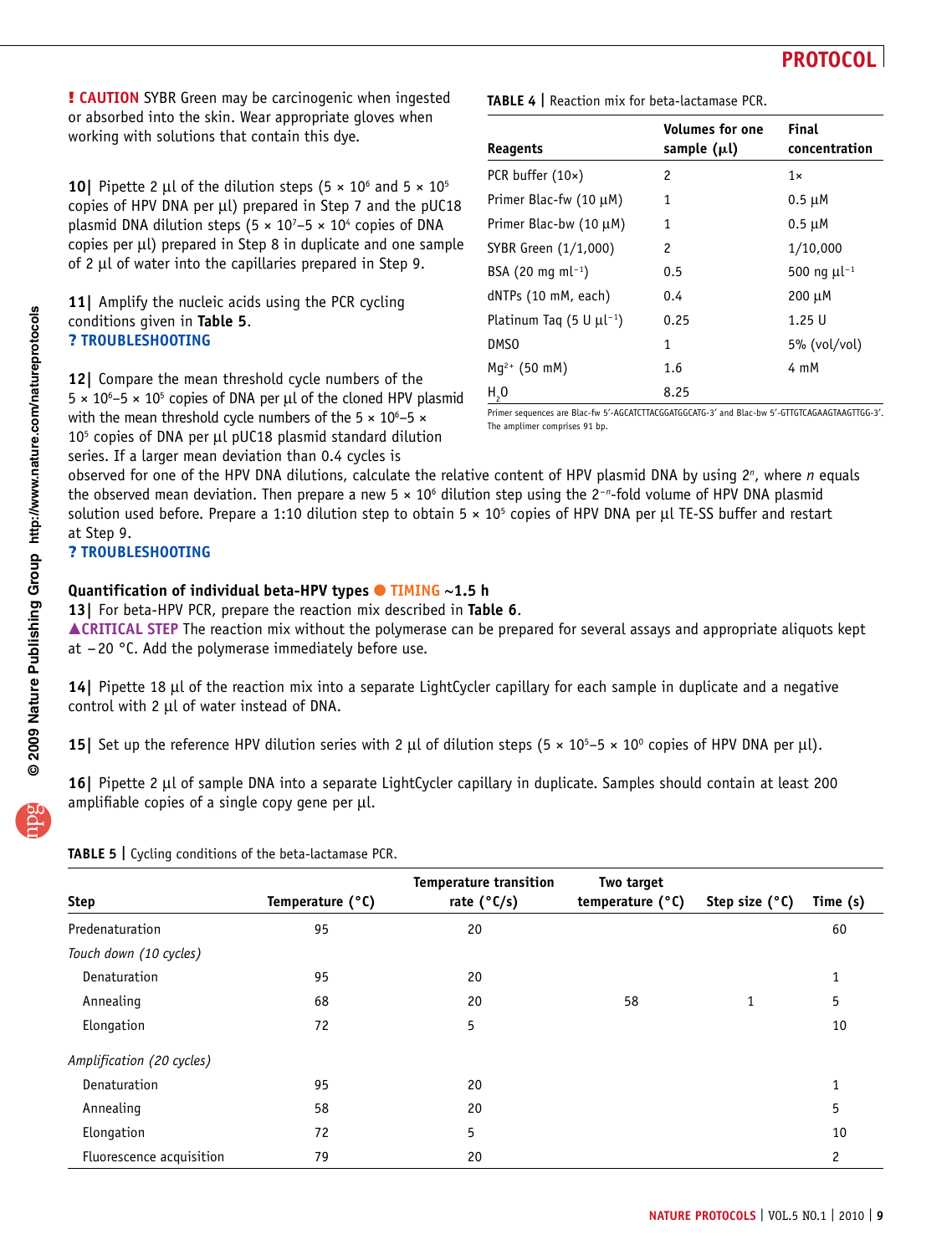**CRITICAL STEP** If viral load has been too low for HPV detection in a previous qPCR run, up to 8 µl of DNA preparation may be used instead of water in the PCR mixture.

**17|** Amplify the nucleic acids using the PCR cycling conditions given in **[Table 7](#page-9-1)**.

Ensure that the ID numbers of all samples are entered correctly in the respective form of the LightCycler software before starting the run.

#### ? **TROUBLESHOOTING**

#### **Data analysis** ● **TIMING ~10 min**

**18|** Read the HPV DNA copy number calculated by the software from the screen and calculate HPV DNA loads as one HPV DNA copy/cell equivalent. Two beta-globin gene copies are taken as a cell equivalent and beta-globin gene copy numbers were determined in Step 3.

 **CRITICAL STEP** Check for abnormal plots. The slope of the standard curve should be between − 3.0 and − 3.8 and error of the standard curve should be smaller than 0.1. Ensure that <span id="page-9-0"></span>**Table 6 |** Reaction mix for the beta-HPV PCR.

| Reagents                                 | <b>Volumes for each</b><br>sample $(\mu l)$ | Final<br>concentration       |
|------------------------------------------|---------------------------------------------|------------------------------|
| PCR buffer (10×)                         | $\mathfrak{p}$                              | $1\times$                    |
| Primer                                   | See Table 2                                 |                              |
| Probe HPV-So1 <sup>ª</sup> (3 $\mu$ M)   | 1                                           | $0.15 \mu$ M                 |
| Probe HPV-So2 <sup>ª</sup> (3 $\mu$ M)   | $\mathbf{1}$                                | $0.15 \mu M$                 |
| $BSA (20 mg ml-1)$                       | 0.5                                         | 500 ng $\mu$ l <sup>-1</sup> |
| dNTPs (10 mM, each)                      | 0.4                                         | 200 µM                       |
| Platinum Tag $(5 \text{ U } \mu l^{-1})$ | 0.25                                        | 1.25U                        |
| DMS <sub>0</sub>                         | 1                                           | 5% (vol/vol)                 |
| $Mq^{2+}$ (50 mM)                        | See Table 2                                 |                              |
| Tween-20 (10%)                           | 1                                           | $0.5\%$ (vol/vol)            |
| TE-SS (40 ng $\mu$ l <sup>-1</sup> )     | $\mathbf{1}$                                | 2 ng $\mu$ l <sup>-1</sup>   |
| H <sub>2</sub> 0                         | Add water to a final<br>volume of 20 µl     |                              |

a For HPV38, different probe concentrations were used (see **Table 2**).

controls yield the expected results. Also ensure that all sample results are within the dynamic range defined by the standard curve. All replicates should be within 0.5  $\mathcal{C}_{\rm t}$  of each other. If larger deviations are observed, measuring of the sample should be repeated.

Troubleshooting advice for qPCR is given in the Troubleshooting section. For further advice, see also Table 5 in reference 26.

#### ● **TIMING**

Step 1, Sample preparation (24 samples): 1 h hands-on time (plus 15 h (overnight) incubation time) Steps 2 and 3, Control of quality and quantity of extracted DNA: 1.5 h (has to be performed just once for all HPV types in a sample)

Step 4, Beta-HPV typing: ~6 h

Steps 5–12, Setup of HPV dilution series:  $\sim$ 4 h (only once at the beginning of the study)

Steps 13–17, Quantification of individual beta-HPV types: 1.5 h per HPV type

Step 18, Data analysis: 10 min

<span id="page-9-1"></span>**Table 7 |** Cycling conditions of the beta-HPV PCR.

|                                           |                         | <b>Temperature transition</b> | Two target         | <b>Step</b> |                 |
|-------------------------------------------|-------------------------|-------------------------------|--------------------|-------------|-----------------|
| <b>Step</b>                               | Temperature (°C)        | rate $(^{\circ}C/s)$          | temperature $(°C)$ | size (°C)   | Time (s)        |
| Predenaturation                           | 95                      | 20                            |                    |             | 120             |
| Touchdown <sup>ª</sup> (10 cycles)        |                         |                               |                    |             |                 |
| Denaturation                              | 95                      | 20                            |                    |             | $\mathbf{1}$    |
| Annealing                                 | $65/64/66$ <sup>a</sup> | 20                            | 55/54/56           | 1           | 10              |
| Elongation                                | 72                      | 5                             |                    |             | 10              |
| Amplification (40-45 cycles) <sup>b</sup> |                         |                               |                    |             |                 |
| Denaturation                              | 95                      | 20                            |                    |             | $\mathbf{1}$    |
| Annealing                                 | See Table 2             | 20                            |                    |             | 12 <sup>d</sup> |
| Elongation                                | 72                      | Different <sup>c</sup>        |                    |             | 10              |

a Only in the protocols for HPV20/HPV24/HPV38 is a touchdown program required before the amplification program. The different annealing temperatures for HPV20/HPV24/HPV38 are given. b Cycle numbers 40 for HPV38, and 45 for HPV5, HPV8, HPV15, HPV20, HPV23, HPV24 and HPV36. Temperature gradients (°C/s) from annealing to elo ngation were 2 °C/s for HPV8 and -36; 5 °C/s for HPV20, -23, -24 and -38; 10 °C/s for HPV5 and 20 °C/s for HPV15. Reasons for different temperature gradients are discussed in the Experimental design. "Fluorescence F2/F1 is acquired at the end of the annealing step.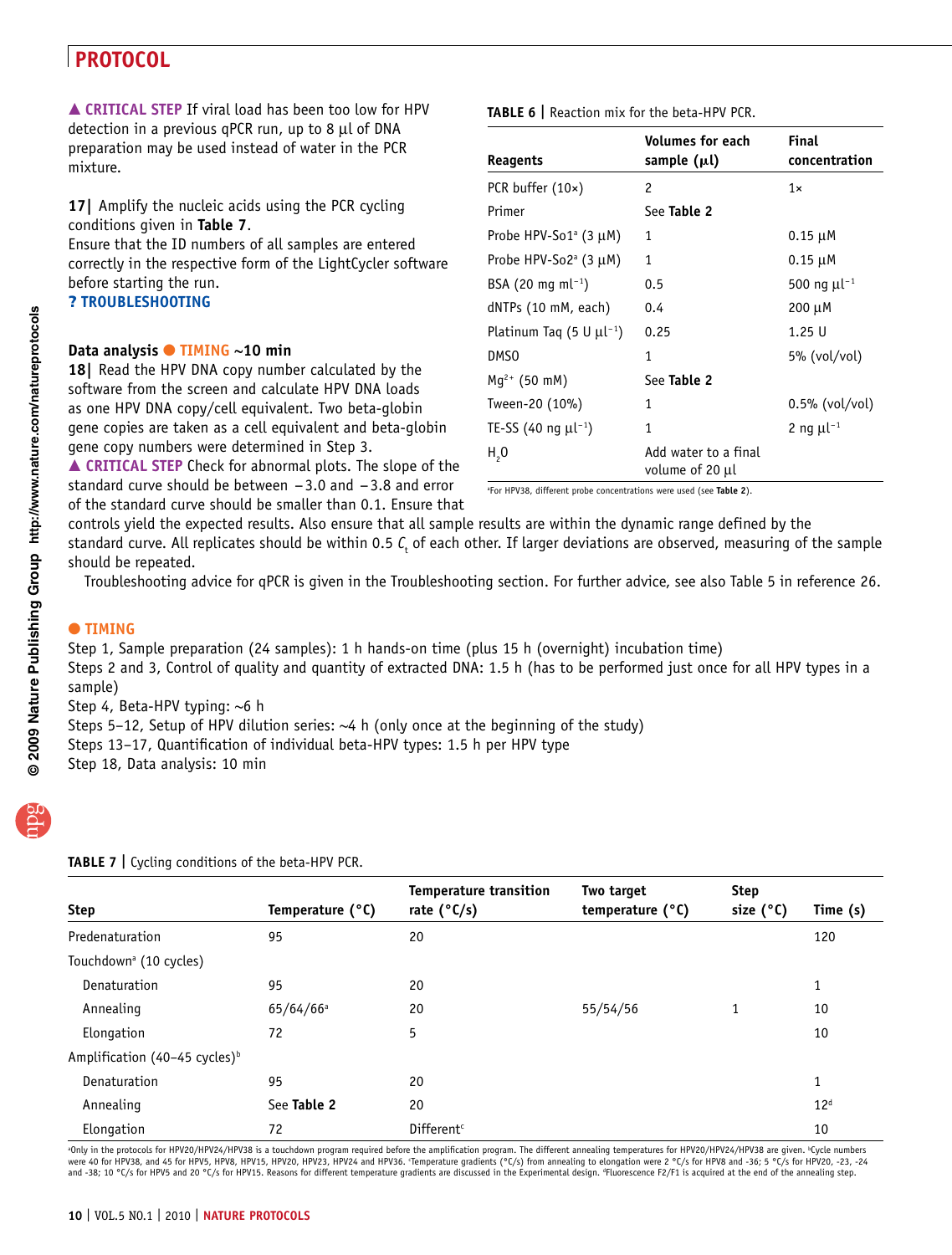## ? **TROUBLESHOOTING**

Troubleshooting advice can be found in **Table 8**.

| TABLE 8   Troubleshooting table. |  |  |  |  |
|----------------------------------|--|--|--|--|
|----------------------------------|--|--|--|--|

| <b>Step</b>     | Problem                                                                                       | Possible reason                                                                                           | Solution                                                                                                                                                                                                                                       |
|-----------------|-----------------------------------------------------------------------------------------------|-----------------------------------------------------------------------------------------------------------|------------------------------------------------------------------------------------------------------------------------------------------------------------------------------------------------------------------------------------------------|
| 3, 4, 11 and 17 | No amplification detected<br>(neither samples nor positive<br>controls)                       | No amplification occurring<br>or no detection of PCR product                                              | Check amplification assay by agarose gel<br>electrophoresis to see if a PCR product is<br>present                                                                                                                                              |
|                 |                                                                                               | Probe-based detection failing                                                                             | If a PCR product is visible on a gel,<br>try fluorescent nucleic acid-binding dye<br>(SYBR Green) detection                                                                                                                                    |
|                 |                                                                                               |                                                                                                           | Prepare/order new probes                                                                                                                                                                                                                       |
|                 |                                                                                               | LightCycler hardware defect                                                                               | Call LightCycler Service                                                                                                                                                                                                                       |
|                 |                                                                                               | A reagent is missing from the<br>PCR or its concentration is too low.                                     | If no PCR product is visible on a gel, prepare<br>a new reaction mix. Thaw stock solutions<br>completely before pipetting. Vortex reaction<br>mixes thoroughly                                                                                 |
|                 |                                                                                               | Primer degraded                                                                                           | Order a new batch of primers                                                                                                                                                                                                                   |
| 11 and 17       | No amplification detectable in<br>specific samples                                            | Inappropriate primers/probes<br>(mismatches with the sequence<br>of the subtype in the<br>sample)         | Design additional primers or probes that<br>cover the subtype of the respective<br>HPV type                                                                                                                                                    |
| 12              | A larger mean deviation than<br>0.4 cycles is observed for<br>one of the HPV DNA<br>dilutions | Pipetting error or imprecise<br>absorbance measurement                                                    | Prepare a new dilution series of HPV plasmid<br>DNA starting from the $5 \times 10^7$ solution and<br>restart at Step 9                                                                                                                        |
| 3               | No beta-globin gene<br>amplification occurring in<br>samples                                  | The sample digestion is not<br>efficient                                                                  | Repeat digestion step (increase incubation<br>time or proteinase K concentration)                                                                                                                                                              |
|                 |                                                                                               | The target DNA is fragmented or<br>degraded                                                               | Collect a new sample                                                                                                                                                                                                                           |
|                 |                                                                                               | Not sufficient cells in the sample                                                                        |                                                                                                                                                                                                                                                |
| 3, 4, 11 and 17 | Amplification occurring in<br>negative controls                                               | PCR carryover contamination                                                                               | Follow good laboratory practice for PCR,<br>e.g., spatially separate pre-PCR setup, DNA<br>extraction and amplification/detection.<br>Do not move equipment such as pipettes,<br>racks between laboratories. Always use filter<br>pipette tips |
|                 |                                                                                               |                                                                                                           | Reagents should be made up and stored in<br>small aliquots so that they can be discarded<br>if carryover contamination is suspected or<br>observed                                                                                             |
| 17              | Problems during setup of<br>new PCR protocols                                                 | The probe is not binding to the<br>target efficiently because the<br>annealing temperature is<br>too high | Verify the calculated $T_m$ , using appropriate<br>software                                                                                                                                                                                    |
|                 |                                                                                               | The probe is not binding to the<br>target efficiently because the PCR<br>product is folding in solution   | Design new primers for another viral genome<br>region                                                                                                                                                                                          |
|                 |                                                                                               | The reaction is not optimized,<br>and no or insufficient product is<br>formed                             | Titrate MgCl, and primer concentration<br>and test different annealing temperatures                                                                                                                                                            |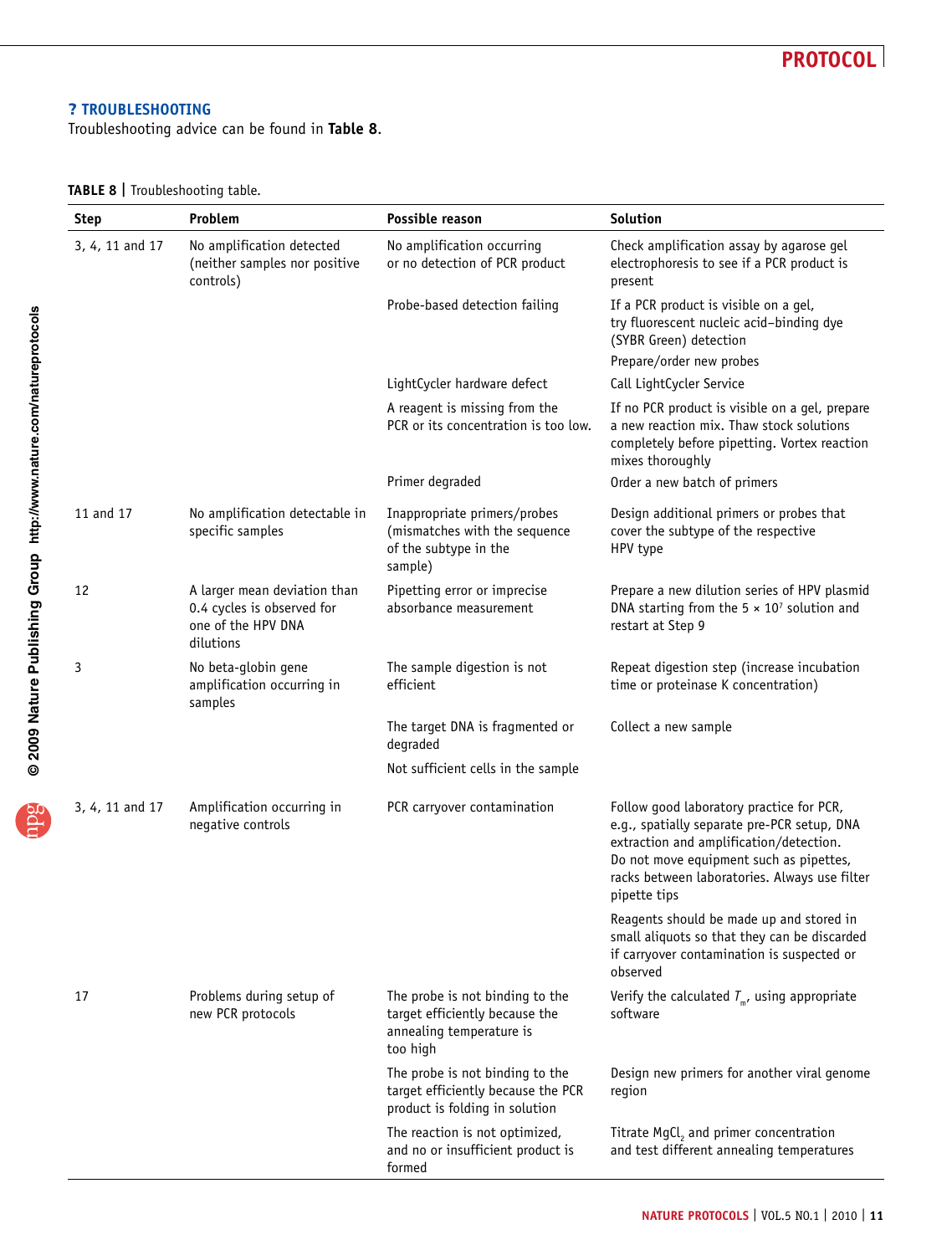#### **ANTICIPATED RESULTS**

A typical result is shown in **[Figure 3](#page-6-0)**. On the *y*-axis of the upper graph, the fluorescence (F2/F1) is plotted and on the *x*-axis the cycle number. Graphs display the course of fluorescence during the PCR. Fluorescence starts to visibly increase from a baseline value (depending on the input number of target molecules) between cycle numbers 20 and 38. The graph of the negative control does not increase above background. Beta-HPV-DNA copy numbers are usually low and within the range of the suggested standard dilution series, which are shown in red and contain  $10^1$  to  $10^5$  copies of HPV20. The form of the graphs is used by the LightCycler software (second derivative maximum method) to define the cycle number when fluorescence may be first differentiated from background fluorescence. This cycle is called threshold cycle,  $\mathcal{C}_{\rm t}$ . In the field below, the standard curve is given to the right and the parameters of the standard curve as slope and *y*-intercept are listed to the left. These parameters are used by the LightCycler software in combination with the threshold cycle  $\mathcal{C}_{_{\sf t}}$  to calculate the HPV-DNA copy number present in a sample. Note that one sample (pink) contains more HPV-DNA copies than mirrored by the dilution series. This sample has to be remeasured after dilution, e.g., 1:100.

**Acknowledgments** This study was supported by EC Grant QLK-CT-200201179. S.J.W. is supported by the 'Deutsche Krebshilfe,' EMBO and the Köln Fortune Program of the University of Cologne. U.W. was supported by the German Federal Ministry of Education and Research (BMBF) (Grant no. 01 KI 0771 (TP7)).

**AUTHOR CONTRIBUTIONS** S.J.W. conceived and designed the protocol; S.J.W., M.J., U.W. and H.P. provided administrative, technical or material support; and S.J.W., U.W. and H.P. wrote the paper.

Published online at http://www.natureprotocols.com.

Reprints and permissions information is available online at http://npg.nature. com/reprintsandpermissions.

- 1. IARC. Human papillomaviruses. *IARC Monogr. Eval. Carcinog. Risks Hum.* **90**, 245–259 (2007).
- Orth, G. Genetics of epidermodysplasia verruciformis: insights into host defense against papillomaviruses. *Semin. Immunol.* **18**, 362–74 (2006).
- 3. Berkhout, R.J. *et al.* Nested PCR approach for detection and typing of epidermodysplasia verruciformis-associated human papillomavirus types in cutaneous cancers from renal transplant recipients. *J. Clin. Microbiol.* **33**, 690–695 (1995).
- 4. Forslund, O., Antonsson, A., Nordin, P., Stenquist, B. & Hansson, B.G. A broad range of human papillomavirus types detected with a general PCR method suitable for analysis of cutaneous tumours and normal skin. *J. Gen. Virol.* **80** (Part 9): 2437–2443 (1999).
- Pfister, H. *et al.* High prevalence of epidermodysplasia verruciformisassociated human papillomavirus DNA in actinic keratoses of the immunocompetent population. *Arch Dermatol. Res.* **295**, 273–279 (2003).
- 6. Shamanin, V. *et al.* Human papillomavirus infections in nonmelanoma skin cancers from renal transplant recipients and nonimmunosuppressed patients. *J. Natl. Cancer Inst.* **88**, 802–811 (1996).
- <span id="page-11-12"></span>7. Boxman, I.L. *et al.* Detection of human papillomavirus DNA in plucked hairs from renal transplant recipients and healthy volunteers. *J. Invest. Dermatol.* **108**, 712–715 (1997).
- 8. Antonsson, A., Forslund, O., Ekberg, H., Sterner, G. & Hansson, B.G. The ubiquity and impressive genomic diversity of human skin papillomaviruses suggest a commensalic nature of these viruses. *J. Virol.* **74**, 11636–11641 (2000).
- 9. Astori, G. *et al.* Human papillomaviruses are commonly found in normal skin of immunocompetent hosts. *J. Invest. Dermatol.* **110**, 752–755 (1998).
- <span id="page-11-0"></span>10. Weissenborn, S.J., De Koning, M.N., Wieland, U., Quint, W.G. & Pfister, H.J. Intrafamilial transmission and family-specific spectra of cutaneous betapapillomaviruses. *J. Virol.* **83**, 811–816 (2009).
- 11. Antonsson, A., Karanfilovska, S., Lindqvist, P.G. & Hansson, B.G. General acquisition of human papillomavirus infections of skin occurs in early infancy. *J. Clin. Microbiol.* **41**, 2509–2514 (2003).
- 12. Hazard, K. *et al.* Cutaneous human papillomaviruses persist on healthy skin. *J. Invest. Dermatol.* **127**, 116–119 (2007).
- 13. de Koning, M.N. *et al.* Betapapillomaviruses frequently persist in the skin of healthy individuals. *J. Gen. Virol.* **88**, 1489–1495 (2007).
- <span id="page-11-1"></span>14. de Koning, M.N. *et al.* Prevalence and associated factors of betapapillomavirus infections in individuals without cutaneous squamous cell carcinoma. *J. Gen. Virol.* **90**, 1611–1621 (2009).
- 15. Harwood, C.A. *et al.* Increased risk of skin cancer associated with the presence of epidermodysplasia verruciformis human papillomavirus types in normal skin. *Br. J. Dermatol.* **150**, 949–957 (2004).
- 16. Struijk, L. *et al.* Presence of human papillomavirus DNA in plucked eyebrow hairs is associated with a history of cutaneous squamous cell carcinoma. *J. Invest. Dermatol.* **121**, 1531–1535 (2003).
- 17. Boxman, I.L. *et al.* Case–control study in a subtropical Australian population to assess the relation between non-melanoma skin cancer and epidermodysplasia verruciformis human papillomavirus DNA in plucked eyebrow hairs. The Nambour Skin Cancer Prevention Study Group. *Int. J. Cancer* **86**, 118–121 (2000).
- 18. Iftner, A. *et al.* The prevalence of human papillomavirus genotypes in nonmelanoma skin cancers of nonimmunosuppressed individuals identifies high-risk genital types as possible risk factors. *Cancer Res.* **63**, 7515–7519 (2003).
- 19. Asgari, M.M. *et al.* Detection of human papillomavirus DNA in cutaneous squamous cell carcinoma among immunocompetent individuals. *J. Invest. Dermatol.* **128**, 1409–1417 (2008).
- <span id="page-11-2"></span>20. Weissenborn, S.J. *et al.* Human papillomavirus-DNA loads in actinic keratoses exceed those in non-melanoma skin cancers. *J. Invest. Dermatol.* **125**, 93–97 (2005).
- <span id="page-11-3"></span>21. Dell'Oste, V. *et al.* High beta-HPV DNA loads and strong seroreactivity are present in epidermodysplasia verruciformis. *J. Invest. Dermatol.* **129**, 1026–1034 (2009).
- <span id="page-11-5"></span>22. Brink, A.A. *et al.* Development of a general-primer-PCR-reverse-lineblotting system for detection of beta and gamma cutaneous human papillomaviruses. *J. Clin. Microbiol.* **43**, 5581–5587 (2005).
- <span id="page-11-7"></span>23. de Koning, M. *et al.* Evaluation of a novel highly sensitive, broadspectrum PCR-reverse hybridization assay for detection and identification of beta-papillomavirus DNA. *J. Clin. Microbiol.* **44**, 1792–1800 (2006).
- <span id="page-11-6"></span>24. Nindl, I. *et al.* Extension of the typing in a general-primer-PCR reverseline-blotting system to detect all 25 cutaneous beta human papillomaviruses. *J. Virol. Methods* **146**, 1–4 (2007).
- <span id="page-11-4"></span>25. Gheit, T. *et al.* Development of a sensitive and specific multiplex PCR method combined with DNA microarray primer extension to detect betapapillomavirus types. *J. Clin. Microbiol.* **45**, 2537–2544 (2007).
- <span id="page-11-8"></span>26. Malnati, M.S. *et al.* A universal real-time PCR assay for the quantification of group-M HIV-1 proviral load. *Nat. Protoc.* **3**, 1240–1248 (2008).
- <span id="page-11-9"></span>27. Kubista, M. *et al.* The real-time polymerase chain reaction. *Mol. Aspects Med.* **27**, 95–125 (2006).
- 28. Kreuter, A. *et al.* Penile intraepithelial neoplasia is frequent in HIVpositive men with anal dysplasia. *J. Invest. Dermatol.* **128**, 2316–2324 (2008).
- 29. Vasiljevic, N. *et al.* Characterization of two novel cutaneous human papillomaviruses, HPV93 and HPV96. *J. Gen. Virol.* **88**, 1479–1483 (2007).
- 30. Vasiljevic, N., Hazard, K., Dillner, J. & Forslund, O. Four novel human betapapillomaviruses of species 2 preferentially found in actinic keratosis. *J. Gen. Virol.* **89**, 2467–2474 (2008).
- <span id="page-11-10"></span>31. Sutcliffe, J.G. Nucleotide sequence of the ampicillin resistance gene of *Escherichia coli* plasmid pBR322. *Proc. Natl. Acad. Sci. USA* **75**, 3737–3741 (1978).
- <span id="page-11-11"></span>32. Kwok, S. Procedures to minimize PCR-product carry-over. In *PCR Protocols—A guide to Methods and Applications* (eds. Innis, M.A., Gelfand, D.H., Sninsky, J.J. & White, T.J.) 142–145 (Academic Press, San Diego, California, 1990).